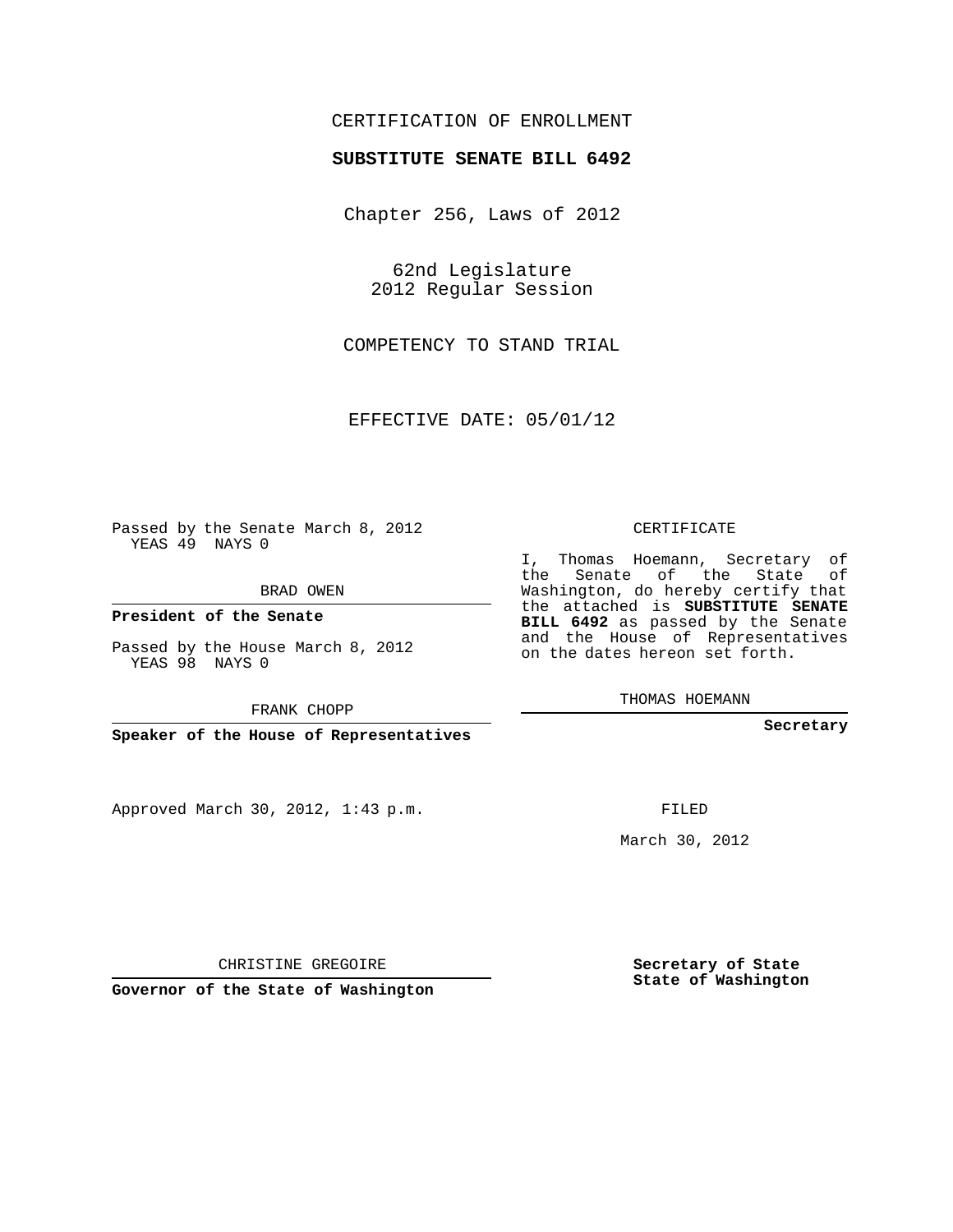## **SUBSTITUTE SENATE BILL 6492** \_\_\_\_\_\_\_\_\_\_\_\_\_\_\_\_\_\_\_\_\_\_\_\_\_\_\_\_\_\_\_\_\_\_\_\_\_\_\_\_\_\_\_\_\_

\_\_\_\_\_\_\_\_\_\_\_\_\_\_\_\_\_\_\_\_\_\_\_\_\_\_\_\_\_\_\_\_\_\_\_\_\_\_\_\_\_\_\_\_\_

AS AMENDED BY THE HOUSE

Passed Legislature - 2012 Regular Session

**State of Washington 62nd Legislature 2012 Regular Session**

**By** Senate Human Services & Corrections (originally sponsored by Senators Hargrove, Stevens, and Regala)

READ FIRST TIME 02/03/12.

 AN ACT Relating to improving timeliness, efficiency, and accountability of forensic resource utilization associated with competency to stand trial; amending RCW 10.77.060, 10.77.065, 10.77.084, 10.77.086, and 71.05.310; adding new sections to chapter 10.77 RCW; adding a new section to chapter 70.48 RCW; creating new sections; providing an effective date; and declaring an emergency.

BE IT ENACTED BY THE LEGISLATURE OF THE STATE OF WASHINGTON:

 NEW SECTION. **Sec. 1.** The purpose of this act is to sustainably improve the timeliness of services related to competency to stand trial by setting performance expectations, establishing new mechanisms for accountability, and enacting reforms to ensure that forensic resources are expended in an efficient and clinically appropriate manner without diminishing the quality of competency services, and to reduce the time defendants with mental illness spend in jail awaiting evaluation and restoration of competency.

 NEW SECTION. **Sec. 2.** A new section is added to chapter 10.77 RCW to read as follows:

(1)(a) The legislature establishes the following performance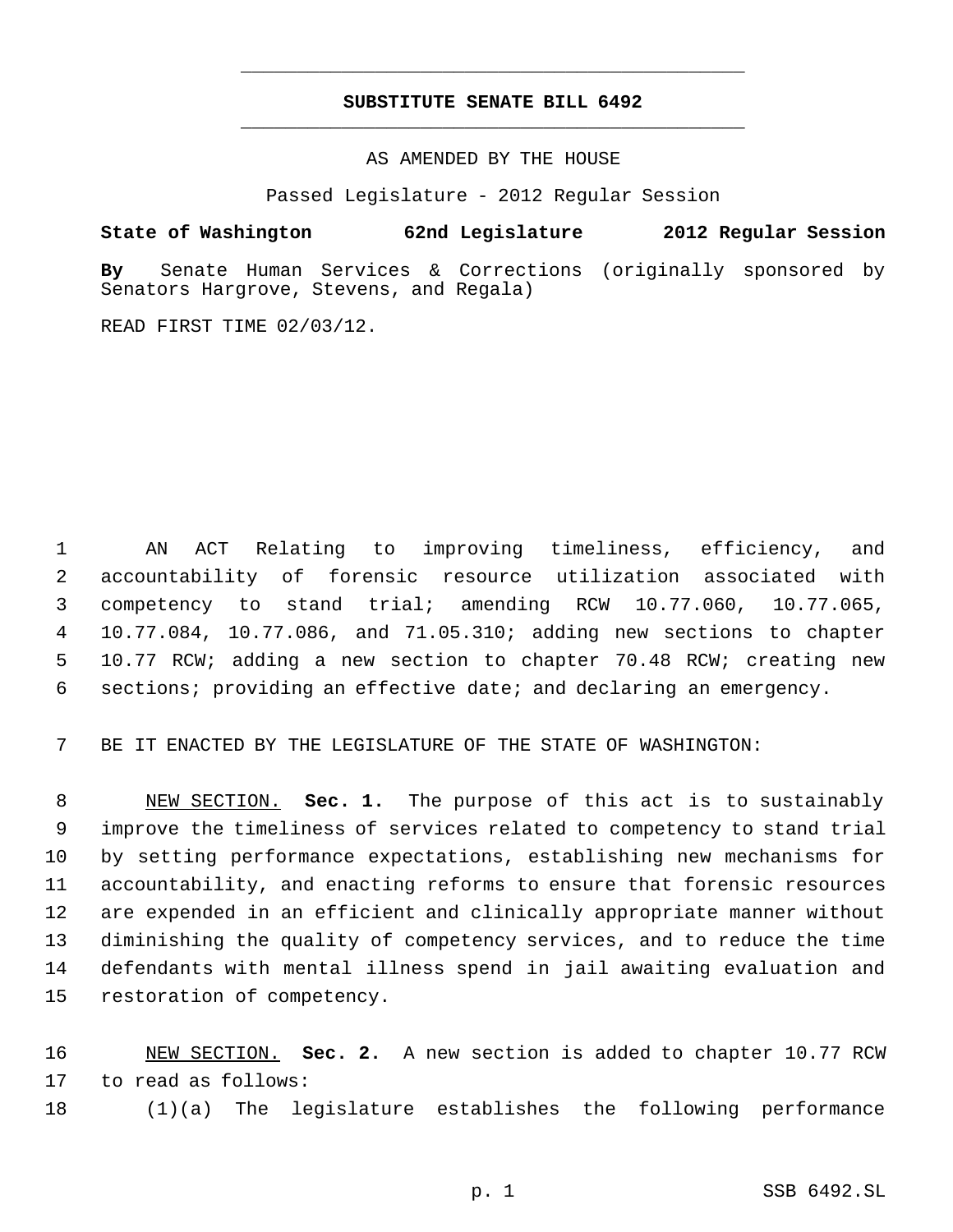targets for the timeliness of the completion of accurate and reliable evaluations of competency to stand trial and admissions for inpatient services related to competency to proceed or stand trial for adult criminal defendants. The legislature recognizes that these targets may not be achievable in all cases without compromise to quality of evaluation services, but intends for the department to manage, allocate, and request appropriations for resources in order to meet these targets whenever possible without sacrificing the accuracy of competency evaluations, and to otherwise make sustainable improvements and track performance related to the timeliness of competency services:

 (i) For a state hospital to extend an offer of admission to a defendant in pretrial custody for legally authorized treatment or evaluation services related to competency, or to extend an offer of admission for legally authorized services following dismissal of charges based on incompetent to proceed or stand trial, seven days or less;

 (ii) For completion of a competency evaluation in jail and distribution of the evaluation report for a defendant in pretrial custody, seven days or less;

 (iii) For completion of a competency evaluation in the community and distribution of the evaluation report for a defendant who is released from custody and makes a reasonable effort to cooperate with the evaluation, twenty-one days or less.

 (b) The time periods measured in these performance targets shall run from the date on which the state hospital receives the court referral and charging documents, discovery, and criminal history information related to the defendant. The targets in (a)(i) and (ii) of this subsection shall be phased in over a six-month period from the effective date of this section. The target in (a)(iii) of this subsection shall be phased in over a twelve-month period from the effective date of this section.

 (c) The legislature recognizes the following nonexclusive list of circumstances that may place achievement of targets for completion of competency services described in (a) of this subsection out of the department's reach in an individual case without aspersion to the efforts of the department:

(i) Despite a timely request, the department has not received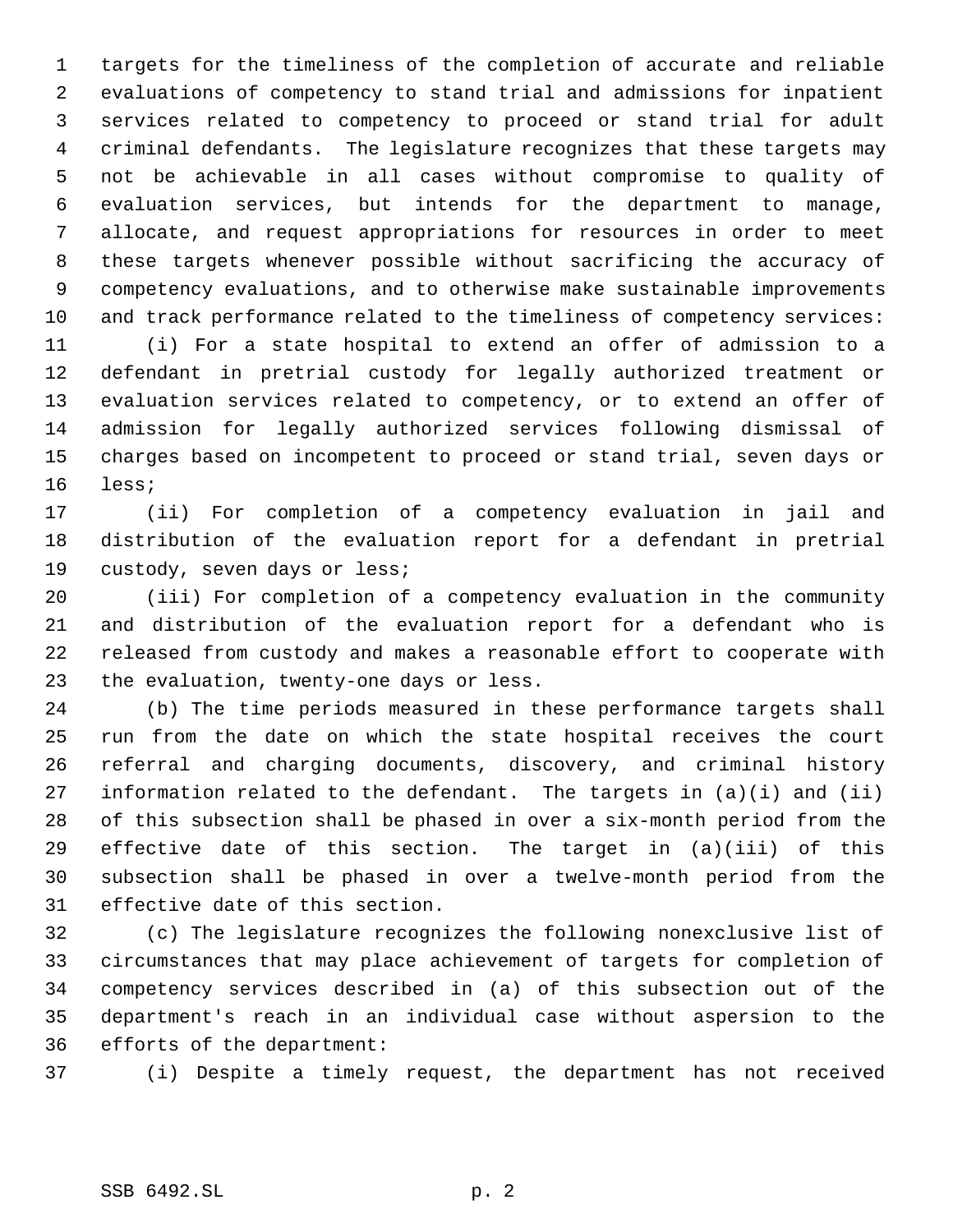necessary medical clearance information regarding the current medical status of a defendant in pretrial custody for the purposes of admission to a state hospital;

 (ii) The individual circumstances of the defendant make accurate completion of an evaluation of competency to proceed or stand trial dependent upon review of medical history information which is in the custody of a third party and cannot be immediately obtained by the department. Completion of a competency evaluation shall not be postponed for procurement of medical history information which is 10 merely supplementary to the competency determination;

 (iii) Completion of the referral is frustrated by lack of availability or participation by counsel, jail or court personnel, 13 interpreters, or the defendant; or

 (iv) An unusual spike in the receipt of evaluation referrals or in the number of defendants requiring restoration services has occurred, causing temporary delays until the unexpected excess demand for competency services can be resolved.

(2) The department shall:

 (a) Develop, document, and implement procedures to monitor the clinical status of defendants admitted to a state hospital for competency services that allow the state hospital to accomplish early discharge for defendants for whom clinical objectives have been 23 achieved or may be achieved before expiration of the commitment period;

 (b) Investigate the extent to which patients admitted to a state hospital under this chapter overstay time periods authorized by law and take reasonable steps to limit the time of commitment to authorized periods; and

 (c) Establish written standards for the productivity of forensic evaluators and utilize these standards to internally review the performance of forensic evaluators.

 (3) Following any quarter in which a state hospital has failed to meet one or more of the performance targets in subsection (1) of this section after full implementation of the performance target, the department shall report to the executive and the legislature the extent of this deviation and describe any corrective action being taken to improve performance. This report must be made publicly available. An average may be used to determine timeliness under this subsection.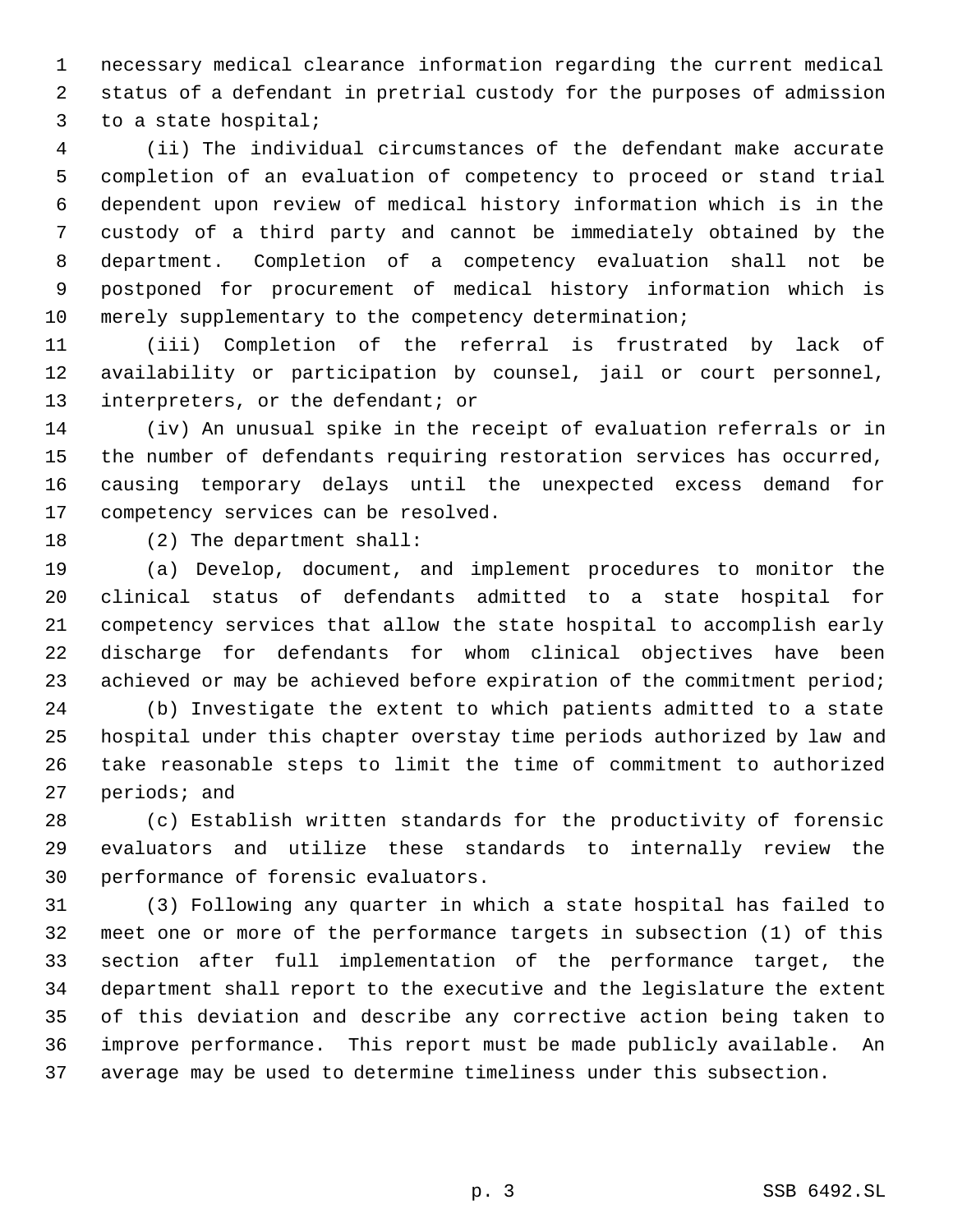(4) Beginning December 1, 2013, the department shall report annually to the legislature and the executive on the timeliness of services related to competency to proceed or stand trial and the timeliness with which court referrals accompanied by charging documents, discovery, and criminal history information are provided to the department relative to the signature date of the court order. The report must be in a form that is accessible to the public and that breaks down performance by county.

 (5) This section does not create any new entitlement or cause of action related to the timeliness of competency evaluations or admission for inpatient services related to competency to proceed or stand trial, nor can it form the basis for contempt sanctions under chapter 7.21 RCW or a motion to dismiss criminal charges.

14 **Sec. 3.** RCW 10.77.060 and 2004 c 9 s 1 are each amended to read as 15 follows:

16 (1)(a) Whenever a defendant has pleaded not guilty by reason of 17 insanity, or there is reason to doubt his or her competency, the court 18 on its own motion or on the motion of any party shall either appoint or 19 request the secretary to designate  $((a<sub>t</sub> - least-two)) a <sub>qualified</sub>$ 20 expert( $(\sigma)$ ) or professional person( $(\sigma)$ ), ((one of whom)) who shall be 21 approved by the prosecuting attorney, to ((examine)) evaluate and 22 report upon the mental condition of the defendant.

23 (b) The signed order of the court shall serve as authority for the 24 ((experts)) evaluator to be given access to all records held by any 25 mental health, medical, educational, or correctional facility that 26 relate to the present or past mental, emotional, or physical condition 27 of the defendant. ((At-least-one-of-the-experts-or-professional 28 persons appointed shall be a developmental disabilities professional)) 29 If the court is advised by any party that the defendant may ((be 30 developmentally - disabled)) have a developmental disability, the 31 evaluation must be performed by a developmental disabilities 32 professional. ((Upon agreement of the parties, the court may designate 33 one expert or professional person to conduct the examination and report 34 on - the - mental - condition - of - the - defendant. For - purposes - of - the 35 examination, the court may order))

36 (c) The evaluator shall assess the defendant in a jail, detention 37 facility, in the community, or in court to determine whether a period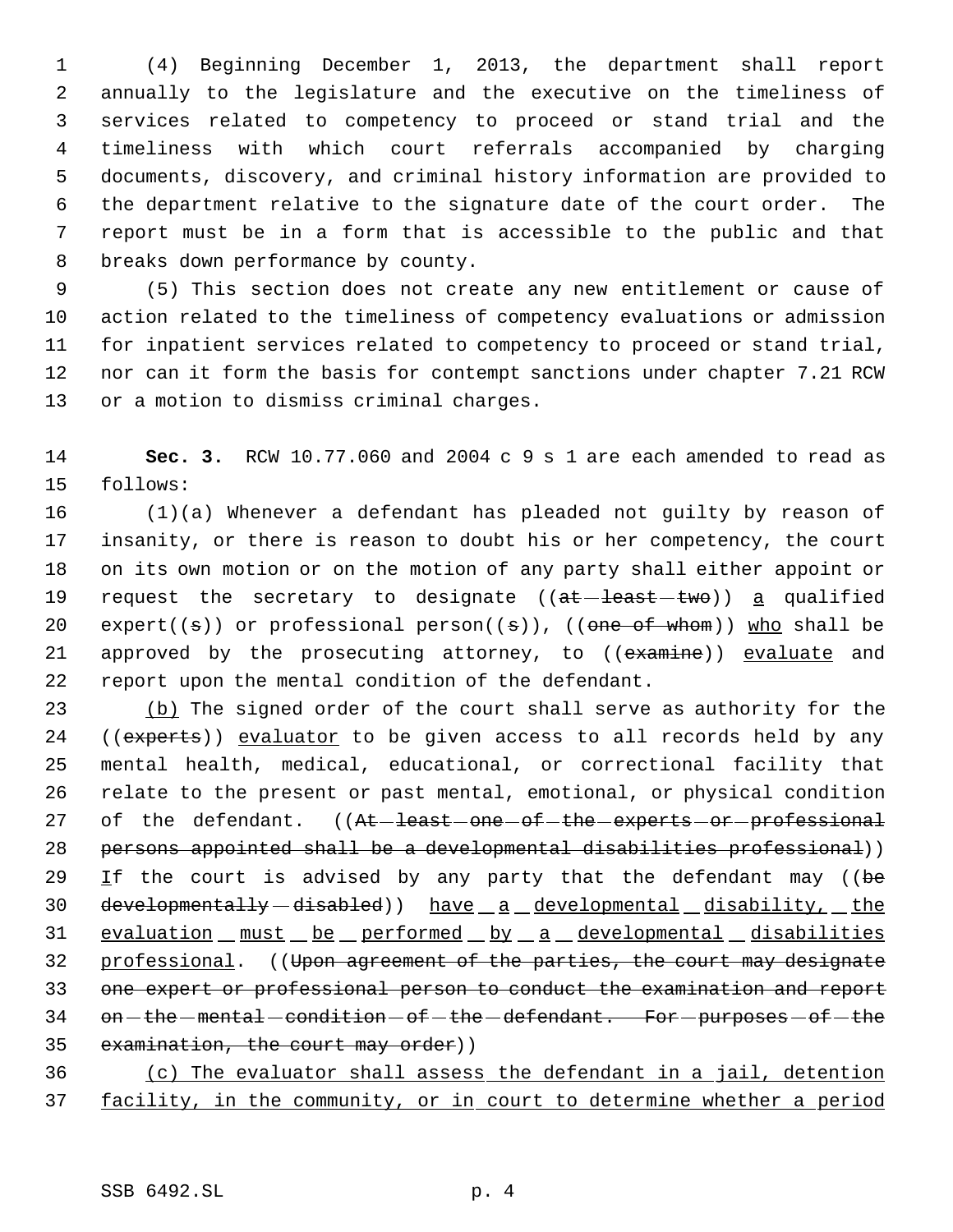1 of inpatient commitment will be necessary to complete an accurate 2 evaluation. If inpatient commitment is needed, the signed order of the 3 court shall serve as authority for the evaluator to request the jail or 4 detention facility to transport the defendant ((committed)) to a 5 hospital or ((other-suitably)) secure ((public-or-private)) mental 6 health facility for a period of ((time necessary to complete the 7 examination, but)) commitment not to exceed fifteen days from the time 8 of admission to the facility. Otherwise, the evaluator shall complete 9 the evaluation.

10 (d) The court may commit the defendant for evaluation to a hospital 11 or secure mental health facility without an assessment if: (i) The 12 defendant is charged with murder in the first or second degree; (ii) 13 the court finds that it is more likely than not that an evaluation in 14 the jail will be inadequate to complete an accurate evaluation; or 15 (iii) the court finds that an evaluation outside the jail setting is 16 necessary for the health, safety, or welfare of the defendant. The 17 court shall not order an initial inpatient evaluation for any purpose 18 other than a competency evaluation. ((If the defendant is being held 19 in jail or other detention facility, upon agreement of the parties, the 20 court may direct that the examination be conducted at the jail or other 21 detention facility.

22 (b)) (e) The order shall indicate whether, in the event the 23 defendant is committed to a hospital or secure mental health facility 24 for evaluation, all parties agree to waive the presence of the 25 defendant or to the defendant's remote participation at a subsequent 26 competency hearing or presentation of an agreed order if the 27 recommendation of the evaluator is for continuation of the stay of 28 criminal proceedings, or if the opinion of the evaluator is that the 29 defendant remains incompetent and there is no remaining restoration 30 period, and the hearing is held prior to the expiration of the 31 authorized commitment period.

 (f) When a defendant is ordered to be committed for inpatient ((examination)) evaluation under this subsection (1), the court may delay granting bail until the defendant has been evaluated for competency or sanity and appears before the court. Following the evaluation, in determining bail the court shall consider: (i) 37 Recommendations of the ((expert-or-professional-persons)) evaluator regarding the defendant's competency, sanity, or diminished capacity;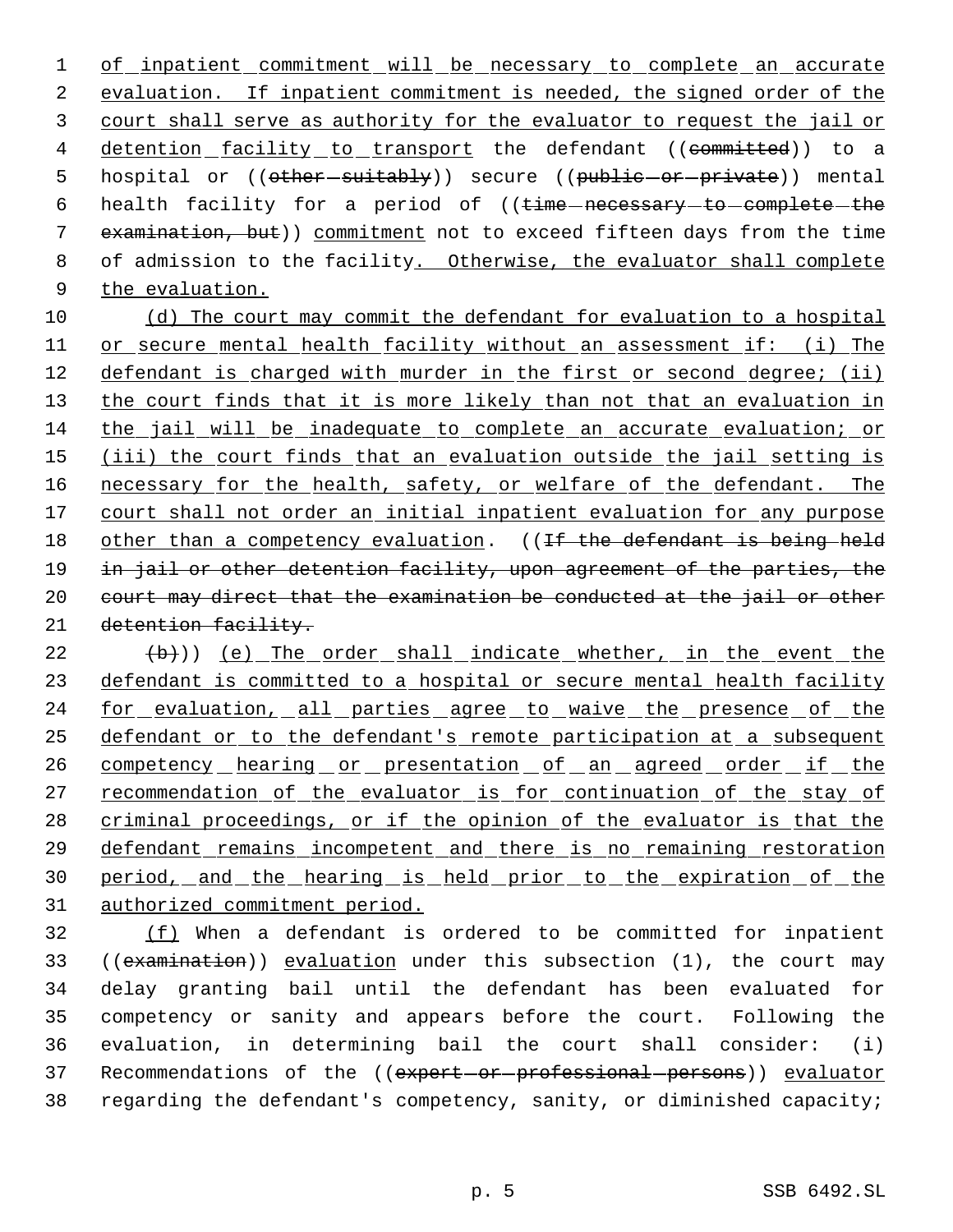(ii) whether the defendant has a recent history of one or more violent acts; (iii) whether the defendant has previously been acquitted by reason of insanity or found incompetent; (iv) whether it is reasonably likely the defendant will fail to appear for a future court hearing; and (v) whether the defendant is a threat to public safety.

 (2) The court may direct that a qualified expert or professional person retained by or appointed for the defendant be permitted to witness the ((examination)) evaluation authorized by subsection (1) of this section, and that the defendant shall have access to all information obtained by the court appointed experts or professional persons. The defendant's expert or professional person shall have the right to file his or her own report following the guidelines of subsection (3) of this section. If the defendant is indigent, the court shall upon the request of the defendant assist him or her in obtaining an expert or professional person.

16 (3) The report of the ((examination)) evaluation shall include the following:

18 (a) A description of the nature of the ((examination)) evaluation;

19 (b) A diagnosis or description of the current mental ((condition)) 20 status of the defendant;

 (c) If the defendant suffers from a mental disease or defect, or 22 ((is-developmentally-disabled)) has a developmental disability, an opinion as to competency;

 (d) If the defendant has indicated his or her intention to rely on the defense of insanity pursuant to RCW 10.77.030, and an evaluation 26 and report by an expert or professional person has been provided 27 concluding that the defendant was criminally insane at the time of the 28 alleged offense, an opinion as to the defendant's sanity at the time of 29 the act, and an opinion as to whether the defendant presents a 30 substantial danger to other persons, or presents a substantial likelihood of committing criminal acts jeopardizing public safety or 32 security, unless kept under further control by the court or other persons or institutions, provided that no opinion shall be rendered under this subsection (3)(d) unless the evaluator or court determines 35 that the defendant is competent to stand trial;

36 (e) When directed by the court, if an evaluation and report by an expert or professional person has been provided concluding that the defendant lacked the capacity at the time of the offense to form the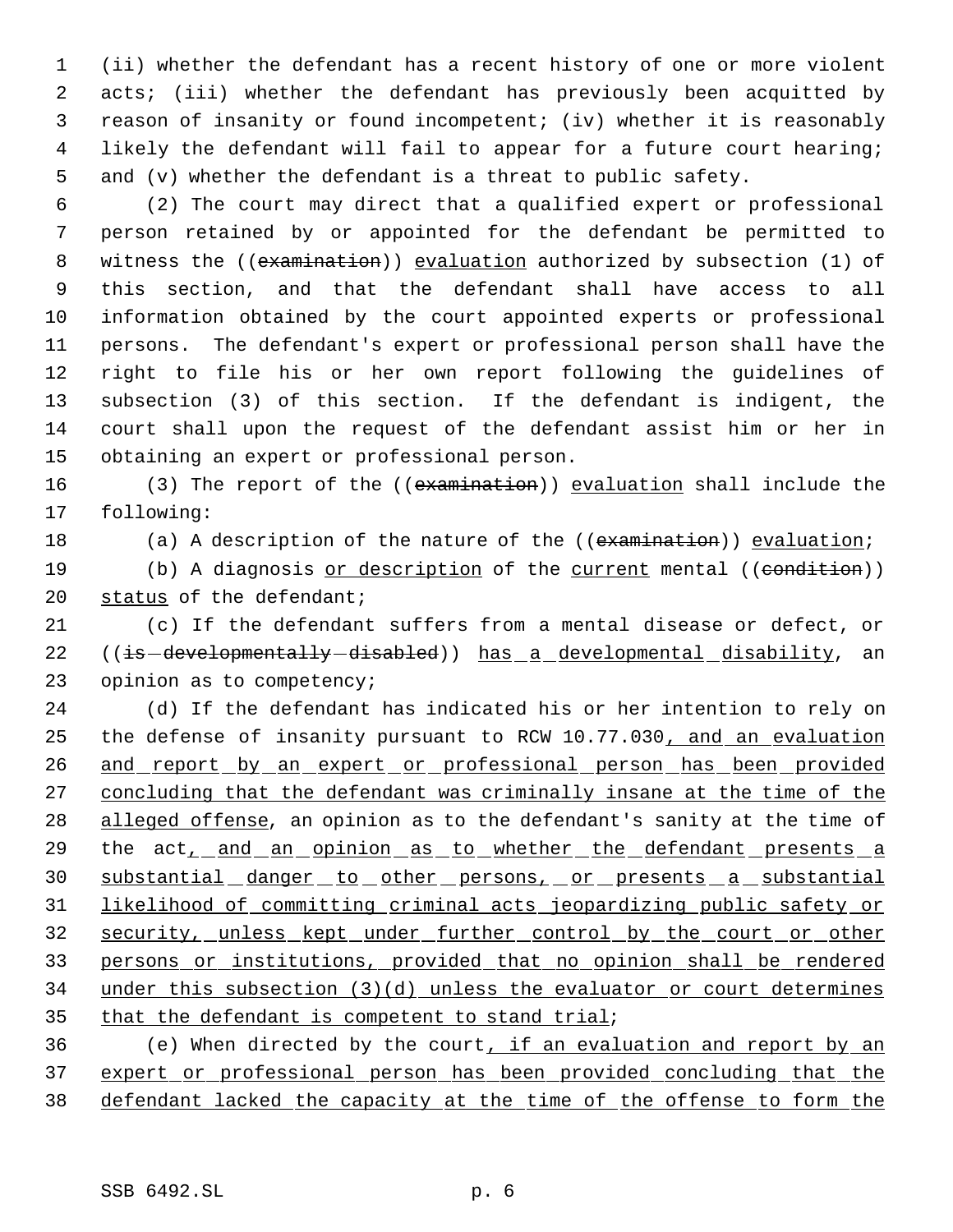1 mental state necessary to commit the charged offense, an opinion as to 2 the capacity of the defendant to have a particular state of mind which 3 is an element of the offense charged;

 4 (f) An opinion as to whether the defendant should be evaluated by 5 a ((county)) designated mental health professional under chapter 71.05 6  $RCW($   $(-$  and an opinion as to whether the defendant is a substantial 7 danger-to-other-persons,-or-presents-a-substantial-likelihood-of 8 committing criminal acts jeopardizing public safety or security, unless 9  $kept$  -under -further -control - by -the -court - or -other -persons - or 10 institutions)).

11 (4) The secretary may execute such agreements as appropriate and 12 necessary to implement this section and may choose to designate more 13 than one evaluator.

14 **Sec. 4.** RCW 10.77.065 and 2008 c 213 s 1 are each amended to read 15 as follows:

16  $(1)(a)(i)$  The  $((\overline{factility}))(\overline{expect}$  conducting the evaluation shall 17 provide  $((i \text{ts}))$  his or her report and recommendation to the court in 18 which the criminal proceeding is pending. For a competency evaluation 19 of a defendant who is released from custody, if the evaluation cannot 20 be completed within twenty-one days due to a lack of cooperation by the 21 defendant, the evaluator shall notify the court that he or she is 22 unable to complete the evaluation because of such lack of cooperation.

23 (ii) A copy of the report and recommendation shall be provided to 24 the designated mental health professional, the prosecuting attorney, 25 the defense attorney, and the professional person at the local 26 correctional facility where the defendant is being held, or if there is 27 no professional person, to the person designated under  $(a)((\overrightarrow{ii}))$   $(iv)$ 28 of this subsection. Upon request, the ((facility)) evaluator shall 29 also provide copies of any source documents relevant to the evaluation 30 to the designated mental health professional. ((The report and 31 recommendation - shall - be - provided - not - less - than - twenty-four - hours 32 preceding the transfer of the defendant to the correctional facility in 33 the county in which the criminal proceeding is pending.

34 (ii)) (iii) Any facility providing inpatient services related to 35 competency shall discharge the defendant as soon as the facility 36 determines that the defendant is competent to stand trial. Discharge 37 shall not be postponed during the writing and distribution of the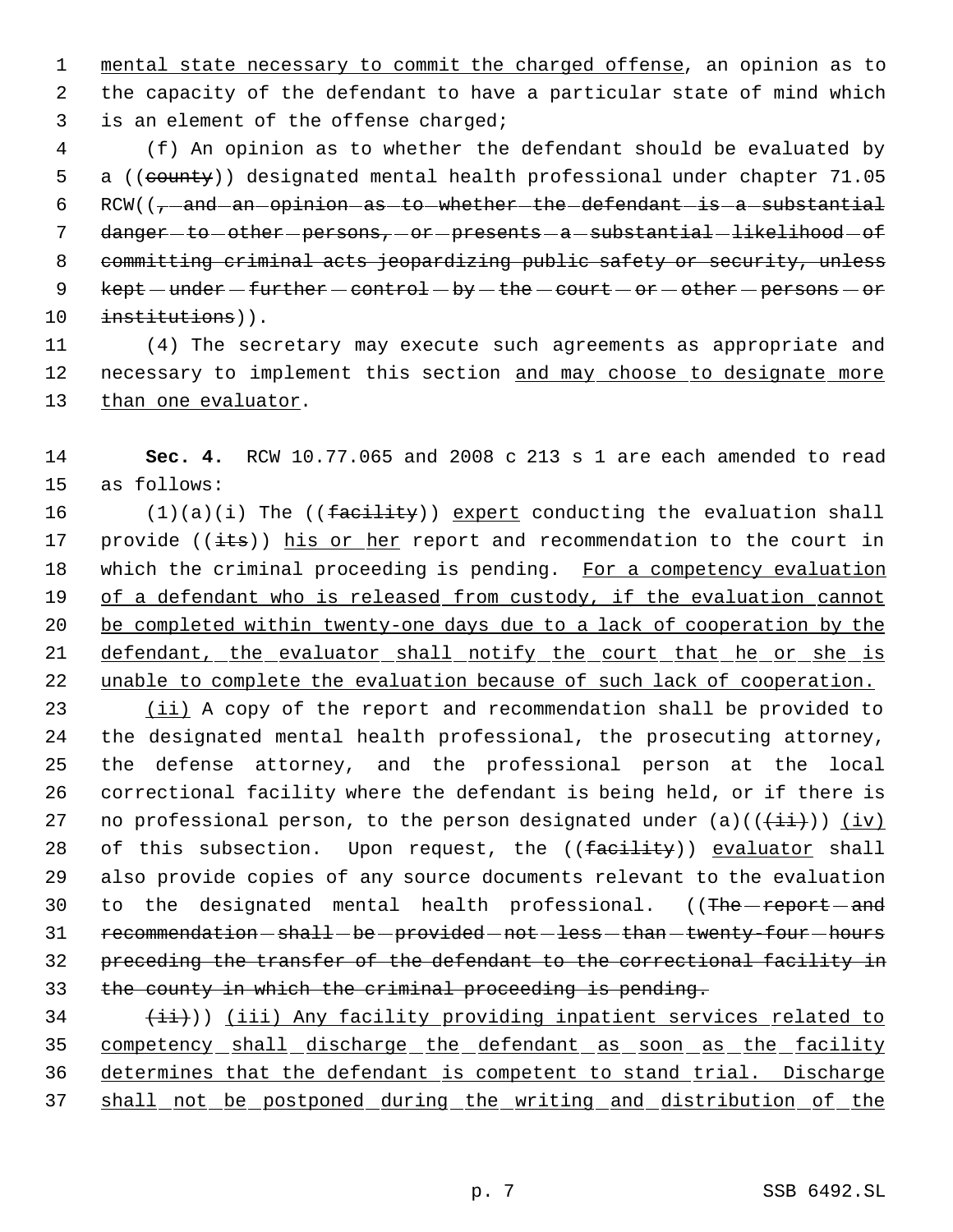evaluation report. Distribution of an evaluation report by a facility providing inpatient services shall ordinarily be accomplished within 3 two working days or less following the final evaluation of the 4 defendant. If the defendant is discharged to the custody of a local correctional facility, the local correctional facility must continue the medication regimen prescribed by the facility, when clinically appropriate, unless the defendant refuses to cooperate with medication.

8 (iv) If there is no professional person at the local correctional facility, the local correctional facility shall designate a professional person as defined in RCW 71.05.020 or, in cooperation with the regional support network, a professional person at the regional support network to receive the report and recommendation.

13 (((iii) When a defendant is transferred to the facility conducting 14  $the evaluation, or)$  (v) Upon commencement of a defendant's evaluation 15 in the local correctional facility, the local correctional facility 16 must notify the evaluator ((or the facility conducting the evaluation)) 17 of the name of the professional person, or person designated under 18 (a)( $(\frac{1}{11})$ ) (iv) of this subsection, to receive the report and 19 recommendation.

20 (b) If the ((facility)) evaluator concludes, under RCW 21 10.77.060(3)(f), the person should be ((kept under further control, an 22  $evaluation = shall - be - conducted - of - such - person)$  evaluated by a 23 designated mental health professional under chapter 71.05 RCW( $(-)$ ), the 24 court shall order  $((an))$  such evaluation be conducted  $((by - the$ 25 appropriate designated mental health professional:  $(i)$ ) prior to 26 release from confinement (( $f$ or-such-person-who-is-convicted,-if 27 sentenced to confinement for twenty-four months or less; (ii) for any 28 person who is acquitted; or (iii) for any person: (A) Whose charges 29  $are-dissmissed-pursuant-to-RCW-10.77.086(4) *i*-or-(B)-whose-nonfelony$ 30 charges are dismissed)) when the person is acquitted or convicted and 31 sentenced to confinement for twenty-four months or less, or when 32 charges are dismissed pursuant to a finding of incompetent to stand 33 trial.

 (2) The designated mental health professional shall provide written notification within twenty-four hours of the results of the determination whether to commence proceedings under chapter 71.05 RCW. The notification shall be provided to the persons identified in subsection (1)(a) of this section.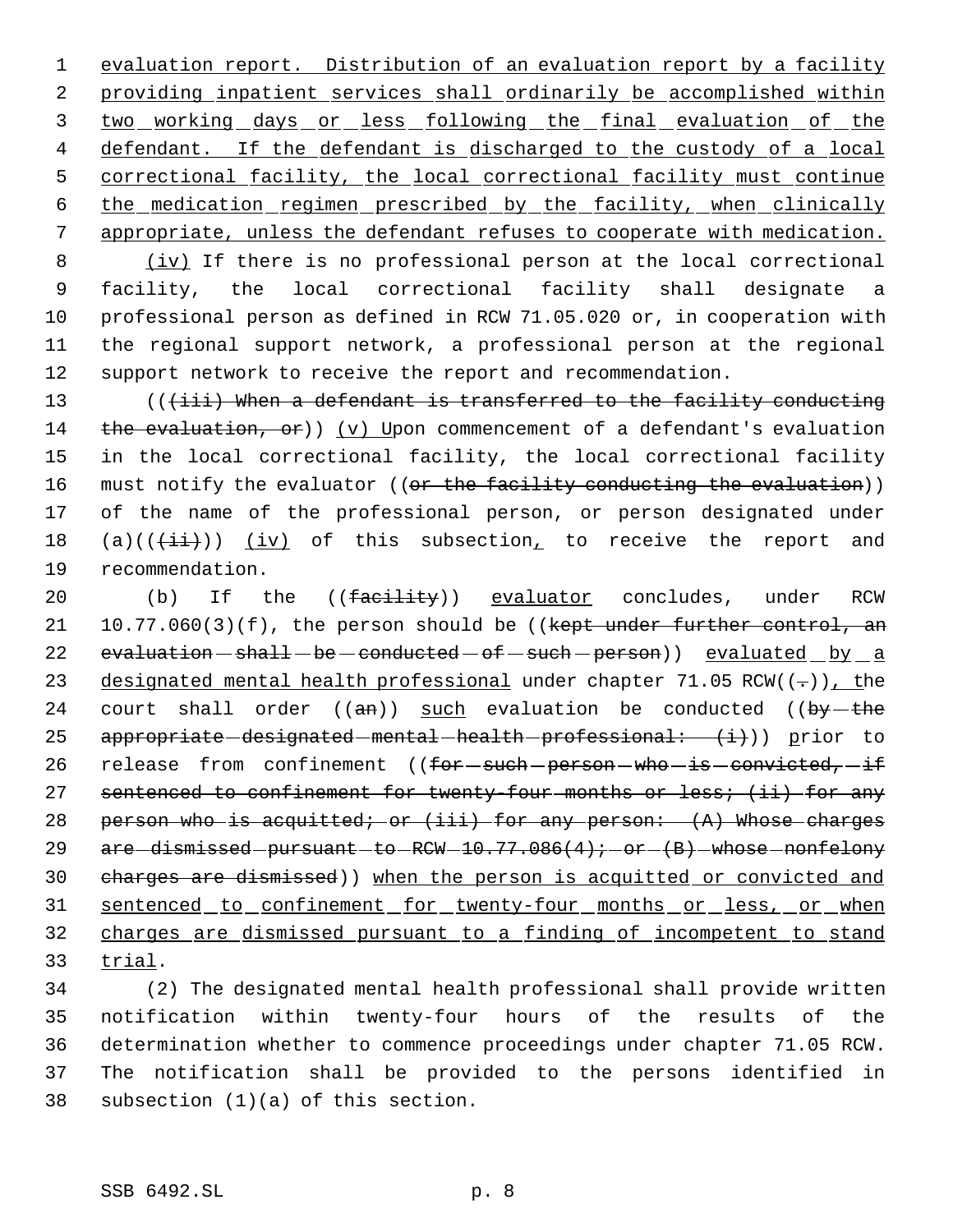(3) The prosecuting attorney shall provide a copy of the results of any proceedings commenced by the designated mental health professional 3 under subsection (2) of this section to the ((facility conducting the 4 evaluation under this chapter) ) secretary.

 (4) The fact of admission and all information and records compiled, obtained, or maintained in the course of providing services under this chapter may also be disclosed to the courts solely to prevent the entry of any evaluation or treatment order that is inconsistent with any order entered under chapter 71.05 RCW.

 **Sec. 5.** RCW 10.77.084 and 2007 c 375 s 3 are each amended to read as follows:

 (1)(a) If at any time during the pendency of an action and prior to judgment the court finds, following a report as provided in RCW 10.77.060, a defendant is incompetent, the court shall order the proceedings against the defendant be stayed except as provided in subsection (4) of this section.

17 (b) ((A defendant - found - incompetent - shall - be - evaluated - at - the 18 direction - of - the - secretary - and - a -determination - made - whether - the 19 defendant-is-an-individual-with-a-developmental-disability. Such evaluation and determination shall be accomplished as soon as possible following the court's placement of the defendant in the custody of the secretary.

 $\leftarrow$   $\leftarrow$  When  $-$  appropriate,  $-$  and  $-$  subject  $-$  to  $-$  available  $-$  funds,  $-$  if  $-$  the 24 defendant - is -determined - to -be - an -individual - with - a -developmental disability, he or she may be placed in a program specifically reserved  $for - the - treatment - and - training - of - persons - with - development$  disabilities where the defendant shall have the right to habilitation according to an individualized service plan specifically developed for 29 the particular needs of the defendant. A copy of the evaluation shall be sent to the program.

31 (A) The program shall be separate from programs serving persons involved in any other treatment or habilitation program.

33  $\left\{\text{B}\right\}$  - The - program - shall - be - appropriately - secure - under - the circumstances and shall be administered by developmental disabilities professionals who shall direct the habilitation efforts.

(C) The program shall provide an environment affording security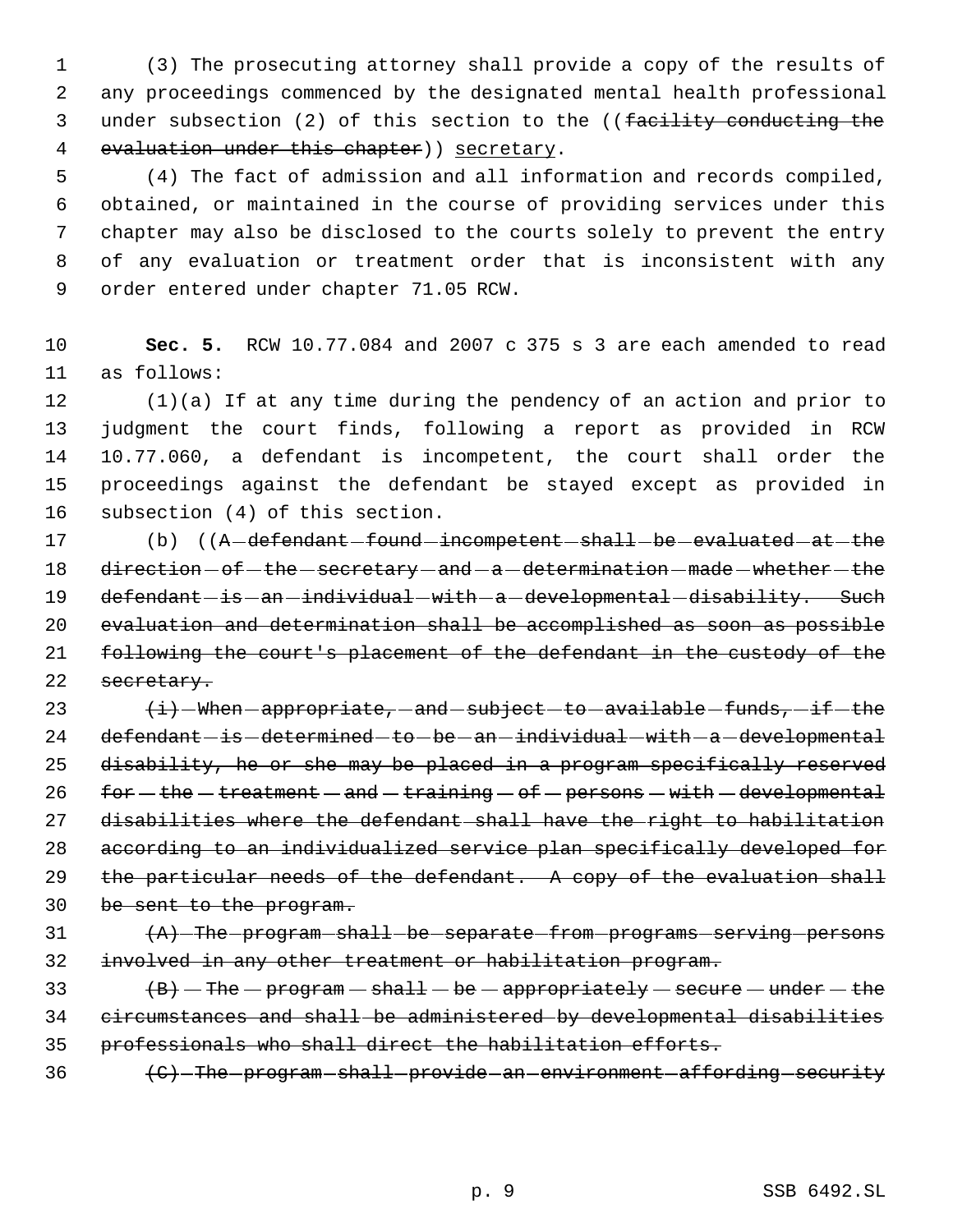1 appropriate with the charged criminal behavior and necessary to protect

2 the public safety.

3 (ii) The department may limit admissions of such persons to this 4 specialized program in order to ensure that expenditures for services 5 do not exceed amounts appropriated by the legislature and allocated by 6 the department for such services.

7 (iii) The department may establish admission priorities in the 8 event that the number of eligible persons exceeds the limits set by the 9 department.

 $\left( e\right)$ ) At the end of the mental health treatment and restoration 11 period, if any, or at any time a professional person determines competency has been, or is unlikely to be, restored, the defendant 13 shall be returned to court for a hearing. The parties may agree to waive the defendant's presence or to remote participation by the 15 defendant at a hearing or presentation of an agreed order if the 16 recommendation of the evaluator is for the continuation of the stay of 17 criminal proceedings, or if the opinion of the evaluator is that the defendant remains incompetent and there is no remaining restoration period, and the hearing is held prior to expiration of the defendant's 20 authorized period of commitment, in which case the department shall promptly notify the court and parties of the date of the defendant's admission and expiration of commitment so that a timely hearing date 23 may be scheduled. If, after notice and hearing, competency has been restored, the stay entered under (a) of this subsection shall be lifted. If competency has not been restored, the proceedings shall be 26 dismissed without prejudice. If the court concludes that competency has not been restored, but that further treatment within the time limits established by RCW 10.77.086 or 10.77.088 is likely to restore competency, the court may order that treatment for purposes of competency restoration be continued. Such treatment may not extend beyond the combination of time provided for in RCW 10.77.086 or 10.77.088.

33 ( $(\overline{d})$ ) (c) If at any time during the proceeding the court finds, following notice and hearing, a defendant is not likely to regain competency, the proceedings shall be dismissed without prejudice and the defendant shall be evaluated for civil commitment proceedings.

37 (2) If the defendant is referred ((to the)) for evaluation by a 38 designated mental health professional ((for consideration of initial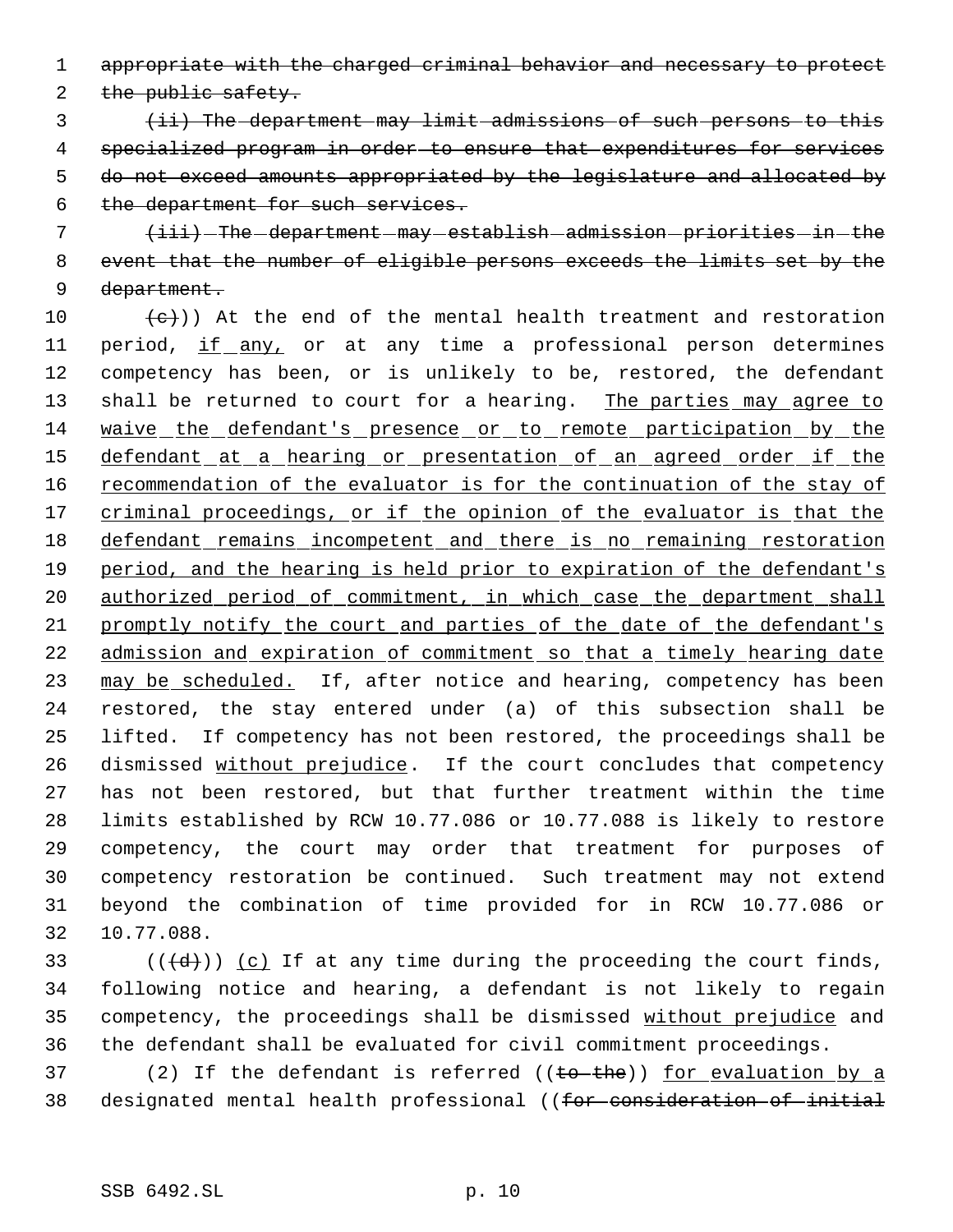1 detention proceedings under chapter 71.05 RCW pursuant to)) under this chapter, the designated mental health professional shall provide prompt written notification of the results of the ((determination whether to 4 commence  $-intial$   $-detention$  -  $preceedings$  -  $under$  -  $chapter$   $-71.05$  -  $RCW$ )) 5 evaluation and whether the person was detained. The notification shall be provided to the court in which the criminal action was pending, the prosecutor, the defense attorney in the criminal action, and the facility that evaluated the defendant for competency.

 (3) The fact that the defendant is unfit to proceed does not preclude any pretrial proceedings which do not require the personal participation of the defendant.

 (4) A defendant receiving medication for either physical or mental problems shall not be prohibited from standing trial, if the medication either enables the defendant to understand the proceedings against him or her and to assist in his or her own defense, or does not disable him or her from so understanding and assisting in his or her own defense.

 (5) At or before the conclusion of any commitment period provided for by this section, the facility providing evaluation and treatment 19 shall provide to the court a written report of ((examination)) 20 evaluation which meets the requirements of RCW 10.77.060(3). For 21 defendants charged with a felony, the report following the second competency restoration period or first competency restoration period if 23 the defendant's incompetence is determined to be solely due to a 24 developmental disability or the evaluator concludes that the defendant 25 is not likely to regain competency must include an assessment of the 26 defendant's future dangerousness which is evidence-based regarding predictive validity.

 **Sec. 6.** RCW 10.77.086 and 2007 c 375 s 4 are each amended to read as follows:

 $(1)(a)$  If the defendant is charged with a felony and determined to be incompetent, until he or she has regained the competency necessary to understand the proceedings against him or her and assist in his or her own defense, or has been determined unlikely to regain competency 34 pursuant to RCW  $10.77.084(1)((e))$  (b), but in any event for a period of no longer than ninety days, the court:

36  $((+a))$   $(i)$  Shall commit the defendant to the custody of the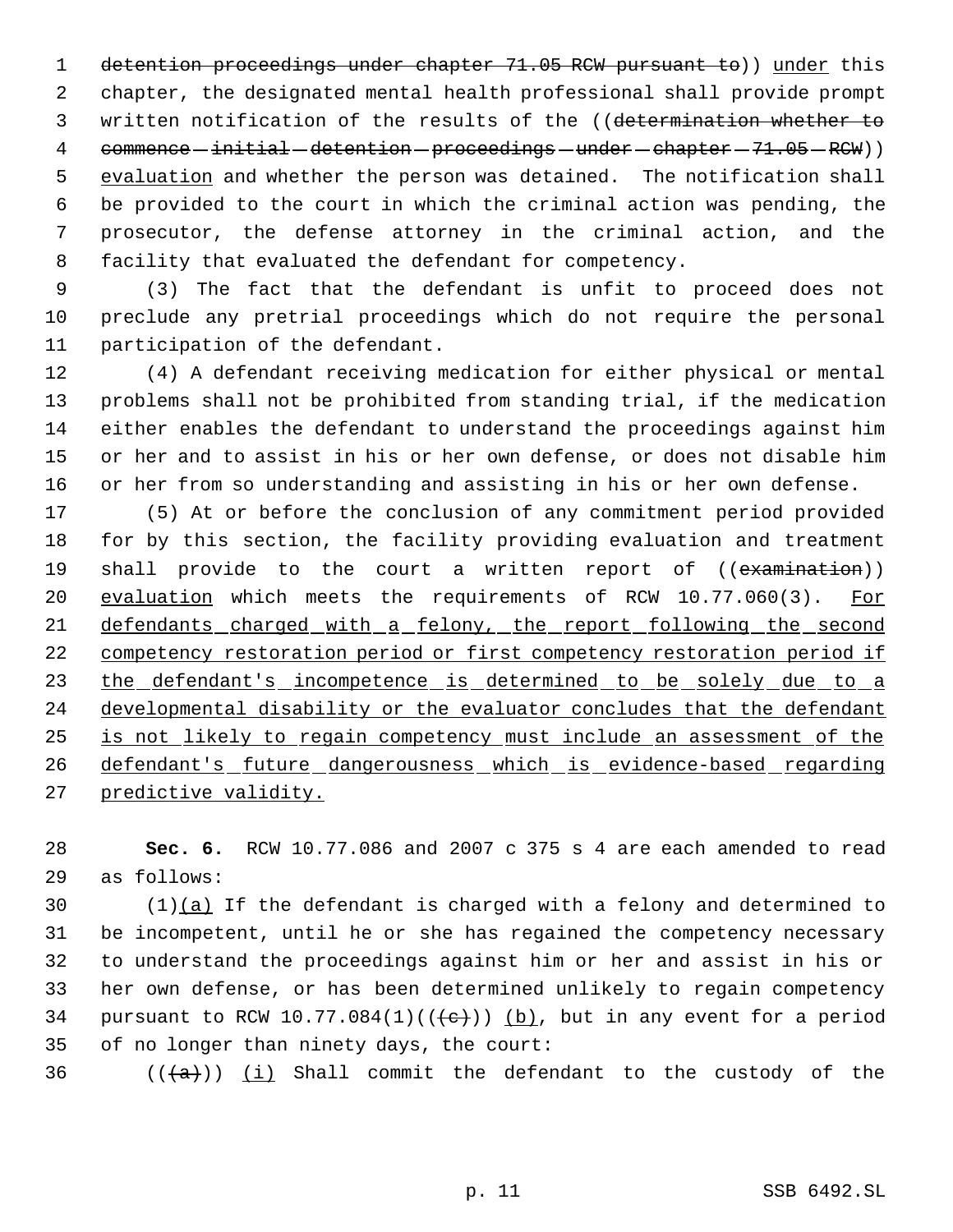secretary who shall place such defendant in an appropriate facility of the department for evaluation and treatment; or

 ( $(\theta)$ ) (ii) May alternatively order the defendant to undergo evaluation and treatment at some other facility as determined by the department, or under the guidance and control of a professional person. (b) For a defendant whose highest charge is a class C felony, or a class B felony that is not classified as violent under RCW 9.94A.030, 8 the maximum time allowed for the initial period of commitment for 9 competency restoration is forty-five days.

10 (2) On or before expiration of the initial ((ninety-day)) period of commitment under subsection (1) of this section the court shall conduct a hearing, at which it shall determine whether or not the defendant is incompetent.

 (3) If the court finds by a preponderance of the evidence that a defendant charged with a felony is incompetent, the court shall have the option of extending the order of commitment or alternative 17 treatment for an additional ((ninety-day)) period of ninety days, but the court must at the time of extension set a date for a prompt hearing to determine the defendant's competency before the expiration of the 20 second ((ninety-day)) restoration period. The defendant, the defendant's attorney, or the prosecutor has the right to demand that the hearing be before a jury. No extension shall be ordered for a 23 second (( $n$ inety-day)) or third restoration period(( $-$ nor-for-any 24 subsequent period)) as provided in subsection (4) of this section( $(\tau)$ ) if the defendant's incompetence has been determined by the secretary to be solely the result of a developmental disability which is such that competence is not reasonably likely to be regained during an extension.

 (4) For persons charged with a felony, at the hearing upon the 29 expiration of the second ((ninety-day)) restoration period or at the 30 end of the first ((ninety-day)) restoration period, in the case of a defendant with a developmental disability, if the jury or court finds that the defendant is incompetent, the charges shall be dismissed without prejudice, and ((either civil commitment proceedings shall be 34 instituted - or)) the court shall either order the release of the 35 defendant or order the defendant be committed to a hospital or secure mental health facility for up to seventy-two hours starting from admission to the facility, excluding Saturdays, Sundays, and holidays, for evaluation for the purpose of filing a civil commitment petition.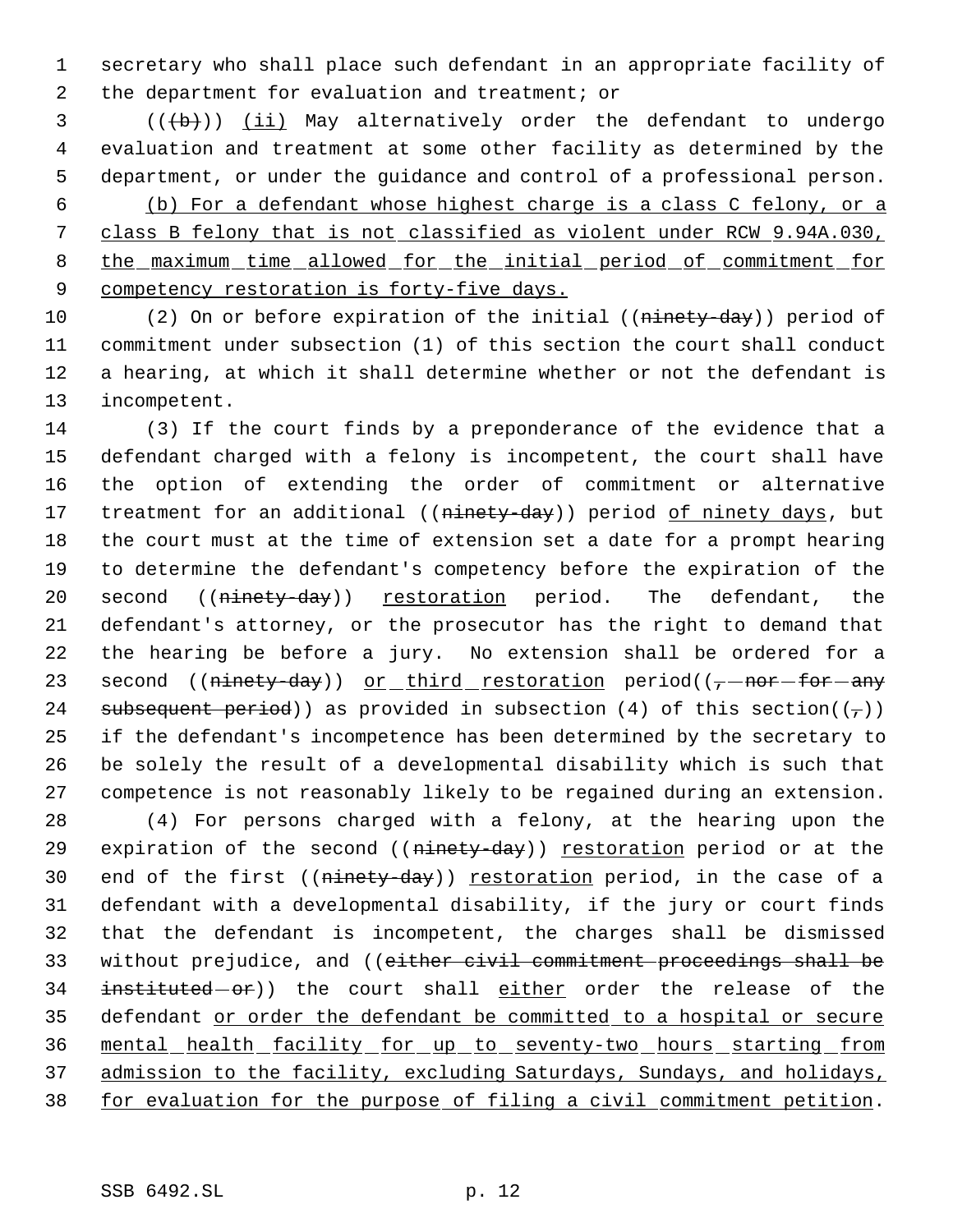The criminal charges shall not be dismissed if the court or jury finds 2 that: (a) The defendant (i) is a substantial danger to other persons; or (ii) presents a substantial likelihood of committing criminal acts jeopardizing public safety or security; and (b) there is a substantial probability that the defendant will regain competency within a reasonable period of time. In the event that the court or jury makes such a finding, the court may extend the period of commitment for up to an additional six months.

 NEW SECTION. **Sec. 7.** A new section is added to chapter 10.77 RCW to read as follows:

 (1) A defendant found incompetent by the court under RCW 10.77.084 must be evaluated at the direction of the secretary and a determination made whether the defendant is an individual with a developmental disability. Such evaluation and determination must be accomplished as soon as possible following the court's placement of the defendant in the custody of the secretary.

 (2) When appropriate, and subject to available funds, if the defendant is determined to be an individual with a developmental disability, he or she may be placed in a program specifically reserved for the treatment and training of persons with developmental disabilities where the defendant has the right to habilitation according to an individualized service plan specifically developed for the particular needs of the defendant. A copy of the evaluation must be sent to the program.

 (a) The program must be separate from programs serving persons involved in any other treatment or habilitation program.

 (b) The program must be appropriately secure under the circumstances and must be administered by developmental disabilities professionals who shall direct the habilitation efforts.

 (c) The program must provide an environment affording security appropriate with the charged criminal behavior and necessary to protect the public safety.

 (3) The department may limit admissions of such persons to this specialized program in order to ensure that expenditures for services do not exceed amounts appropriated by the legislature and allocated by the department for such services.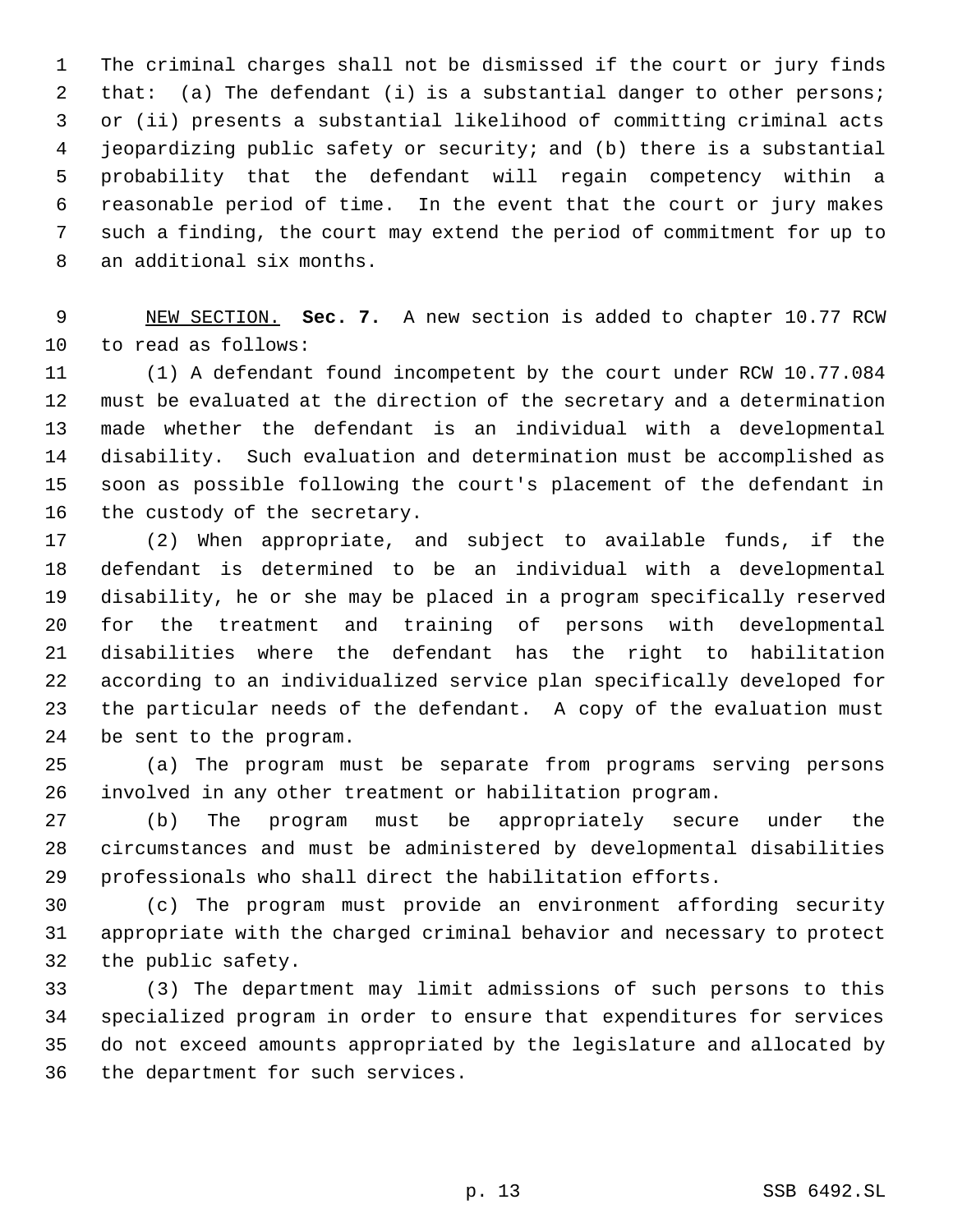(4) The department may establish admission priorities in the event that the number of eligible persons exceeds the limits set by the department.

 **Sec. 8.** RCW 71.05.310 and 2005 c 504 s 709 are each amended to read as follows:

 The court shall conduct a hearing on the petition for ninety-day treatment within five judicial days of the first court appearance after 8 the probable cause hearing, or within ten judicial days for a petition 9 filed under RCW 71.05.280(3). The court may continue the hearing for 10 good cause upon the written request of the person named in the petition 11 or the person's attorney( $(\tau)$ ). The court may continue for good cause 12 ((shown, which continuance shall not exceed five additional judicial 13 days)) the hearing on a petition filed under RCW 71.05.280(3) upon 14 written request by the person named in the petition, the person's 15 attorney, or the petitioner. If the person named in the petition requests a jury trial, the trial shall commence within ten judicial days of the first court appearance after the probable cause hearing. The burden of proof shall be by clear, cogent, and convincing evidence and shall be upon the petitioner. The person shall be present at such proceeding, which shall in all respects accord with the constitutional guarantees of due process of law and the rules of evidence pursuant to RCW 71.05.360 (8) and (9).

 During the proceeding, the person named in the petition shall continue to be treated until released by order of the superior court. If no order has been made within thirty days after the filing of the petition, not including extensions of time requested by the detained 27 person or his or her attorney, or the petitioner in the case of a 28 petition filed under RCW 71.05.280(3), the detained person shall be released.

 NEW SECTION. **Sec. 9.** The joint legislative audit and review committee shall make an independent assessment of the performance of the state hospitals with respect to provisions specified in section 2 of this act, but shall not be required to independently evaluate the exercise of clinical judgment. A report shall be made to the legislature reflecting the committee's findings and recommendations both six and eighteen months following the effective date of this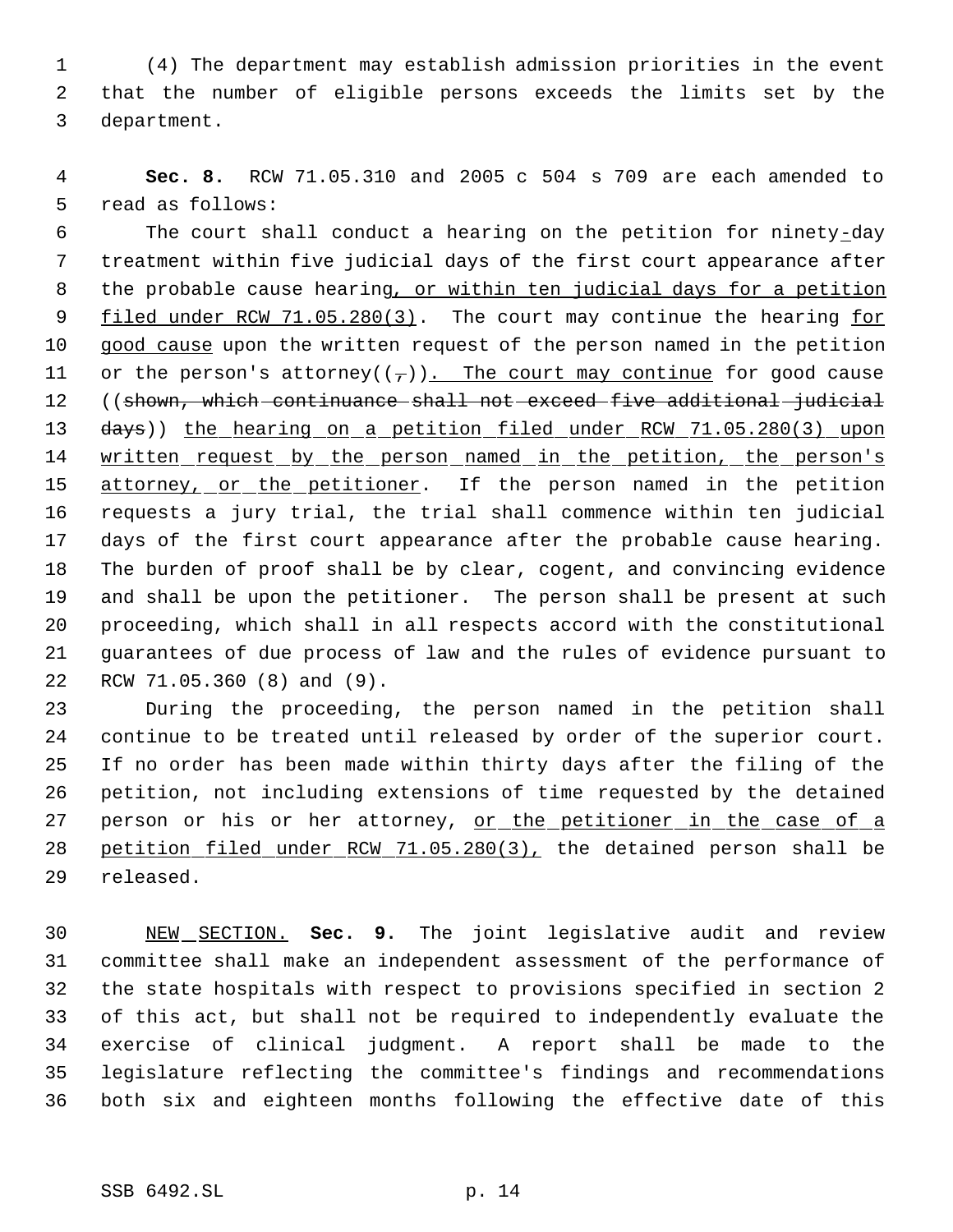section. The department of social and health services shall cooperate in a timely manner with requests for data and assistance related to this assessment.

 NEW SECTION. **Sec. 10.** The Washington state institute for public policy shall study and report to the legislature the benefit of standardizing protocols used for treatment to restore competency to stand trial in Washington and during what clinically appropriate time period said treatment may be expected to be effective. The department of social and health services shall cooperate in a timely manner with data requests in service of this study.

 NEW SECTION. **Sec. 11.** A new section is added to chapter 70.48 RCW to read as follows:

13 A jail may not refuse to book a patient of a state hospital solely based on the patient's status as a state hospital patient, but may consider other relevant factors that apply to the individual circumstances in each case.

 NEW SECTION. **Sec. 12.** A new section is added to chapter 10.77 RCW to read as follows:

 (1) A state hospital may administer antipsychotic medication without consent to an individual who is committed under this chapter as criminally insane by following the same procedures applicable to the administration of antipsychotic medication without consent to a civilly committed patient under RCW 71.05.217, except for the following:

 (a) The maximum period during which the court may authorize the administration of medication without consent under a single involuntary medication petition shall be the time remaining on the individual's current order of commitment or one hundred eighty days, whichever is shorter; and

 (b) A petition for involuntary medication may be filed in either the superior court of the county that ordered the commitment or the superior court of the county in which the individual is receiving treatment, provided that a copy of any order that is entered must be provided to the superior court of the county that ordered the commitment following the hearing. The superior court of the county of